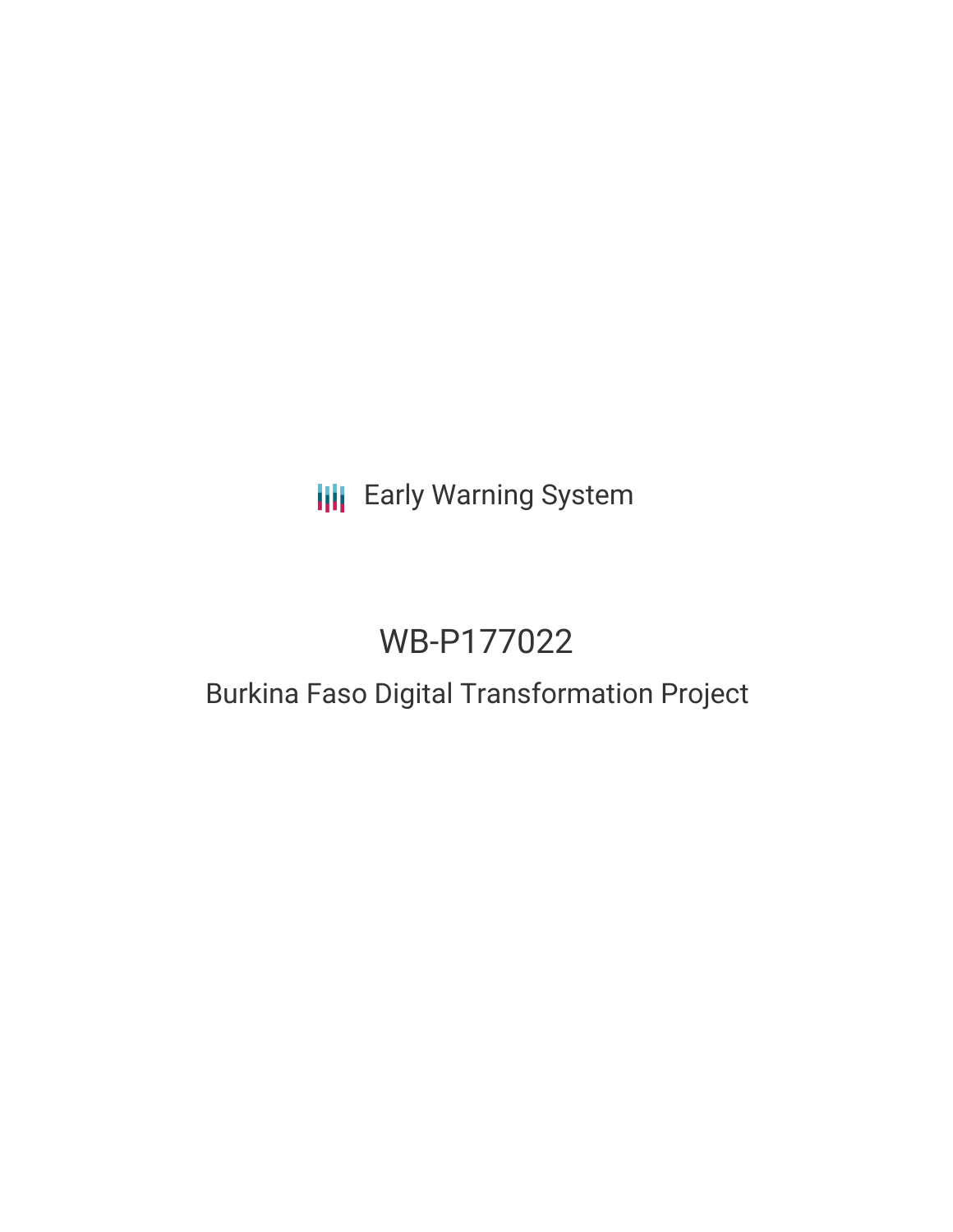

### **Quick Facts**

| <b>Countries</b>               | Burkina Faso             |
|--------------------------------|--------------------------|
| <b>Financial Institutions</b>  | World Bank (WB)          |
| <b>Status</b>                  | Proposed                 |
| <b>Bank Risk Rating</b>        | U                        |
| <b>Borrower</b>                | Republic of Burkina Faso |
| <b>Sectors</b>                 | Communications           |
| <b>Investment Amount (USD)</b> | \$150.00 million         |
|                                |                          |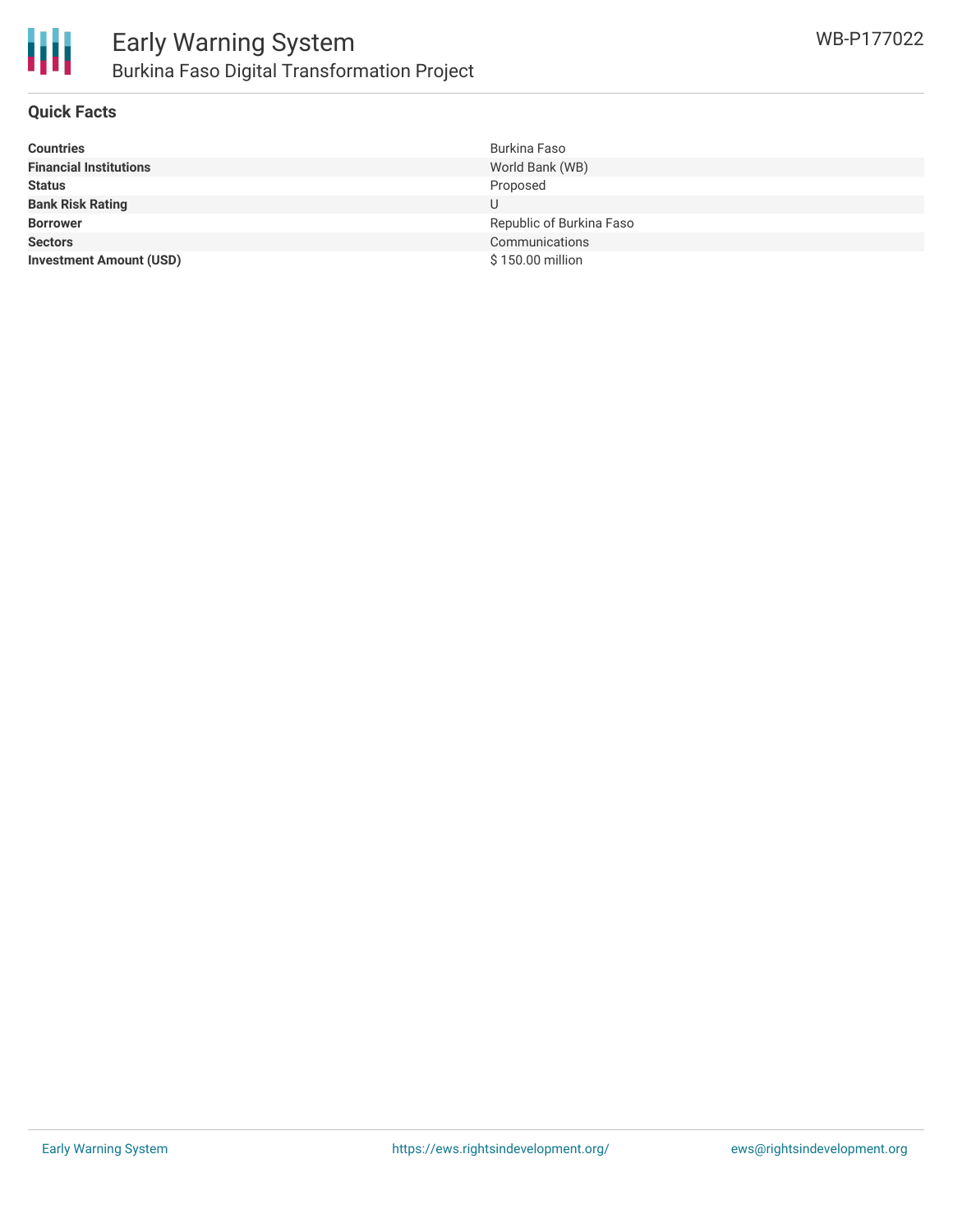

**Project Description**

The project's development objective is to improve access to affordable and high-quality internet, improve the efficiency and coverage of government servicedelivery using ICT, and strengthen the enabling environment for Burkina Faso's digital transformation.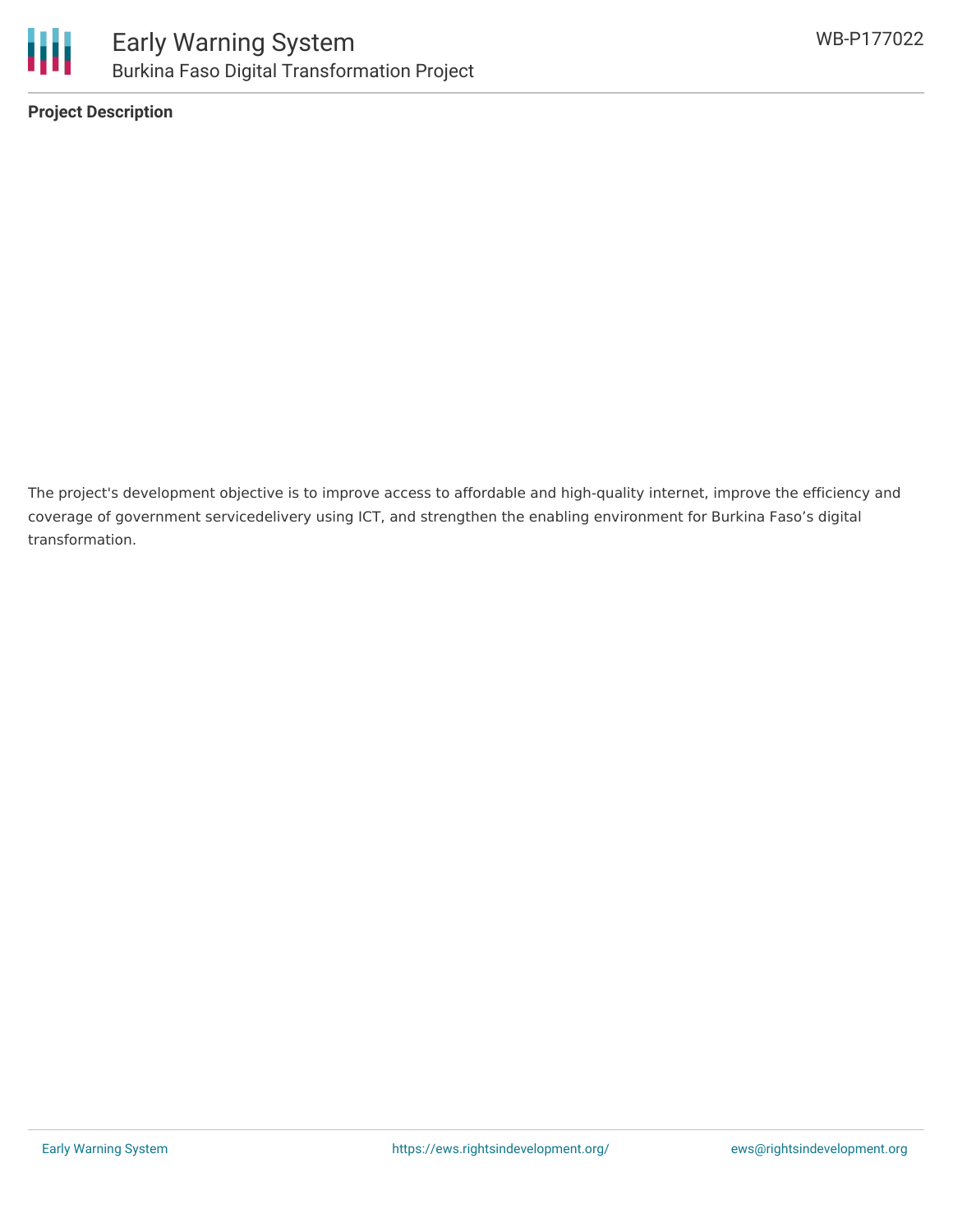

### **Investment Description**

World Bank (WB)